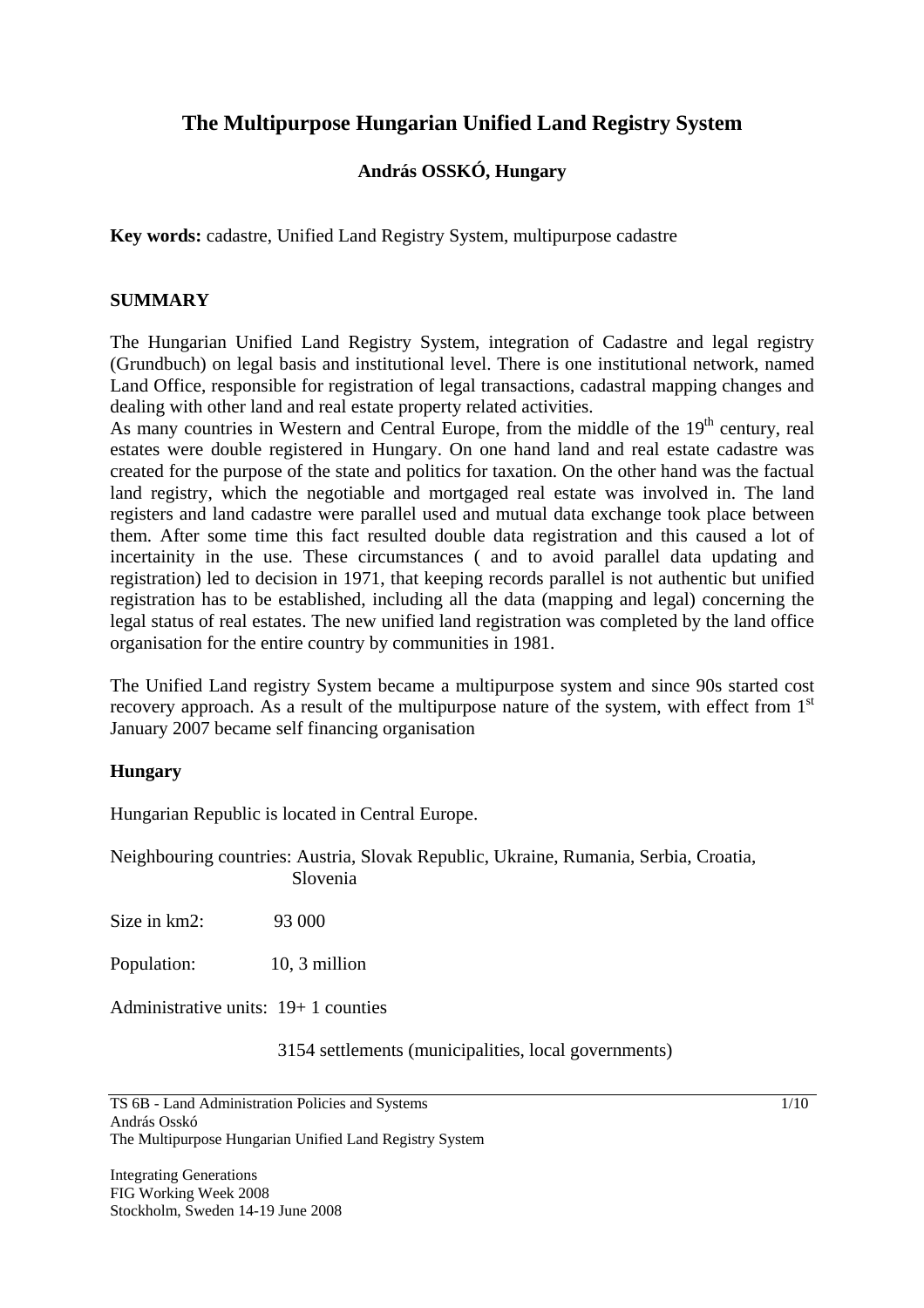# **The Multipurpose Hungarian Unified Land Registry system**

# **András OSSKÓ, Hungary**

# **1 HISTORICAL BACKGROUND**

As many countries in Western and Central Europe, from the middle of the 19<sup>th</sup> century, real estate were double registered in Hungary. On one hand land and real estate cadastre was created for the purpose of the state and politics for taxation. On the other hand there was the factual land registry, which the negotiable and mortgaged real estate was involved in. The land registers were aiming at the security of ownership the unperturbedness of the land transactions as well as the creditors' interests. The difference between the land registers and land tax cadastre can be recognised by the diverging structure and authorisation. The land registers were within juridical scope while the land cadastre was a part of the public administration.

The land registers and the land cadastre were parallel used and mutual data exchange took place between them. After some time this fact resulted double data registration and this fact caused a lot of incertainity in the use. These circumstances ( and to avoid parallel data updating and registration) lead to decision in 1972, that keeping records parallel is not authentic but unified registration has to be established, including all the rights, data (mapping and legal) concerning the legal status of the real estates. The new unified land registration was completed by the land offices organisation for the entire country by communities in 1981. Since 90s they have started cost recovery approach and with effect from  $1<sup>st</sup>$  January 2007 became self financing organisation.

# **2 LEGAL AND INSTITUTIONAL FRAMEWORK**

The legal framework is existing, supporting the Unified Land Registry System.

The most important laws, ministerial decrees, professional regulations :

- Land Registry Law
- Land Surveying Law
- Land Law
- Condominium Law
- Building Law
- Ministerial decrees
- Professional guides, regulations

The legal registry (Grundbuch) and cadastre was integrated in 1972 on legal basis and institutional level.

TS 6B - Land Administration Policies and Systems András Osskó The Multipurpose Hungarian Unified Land Registry System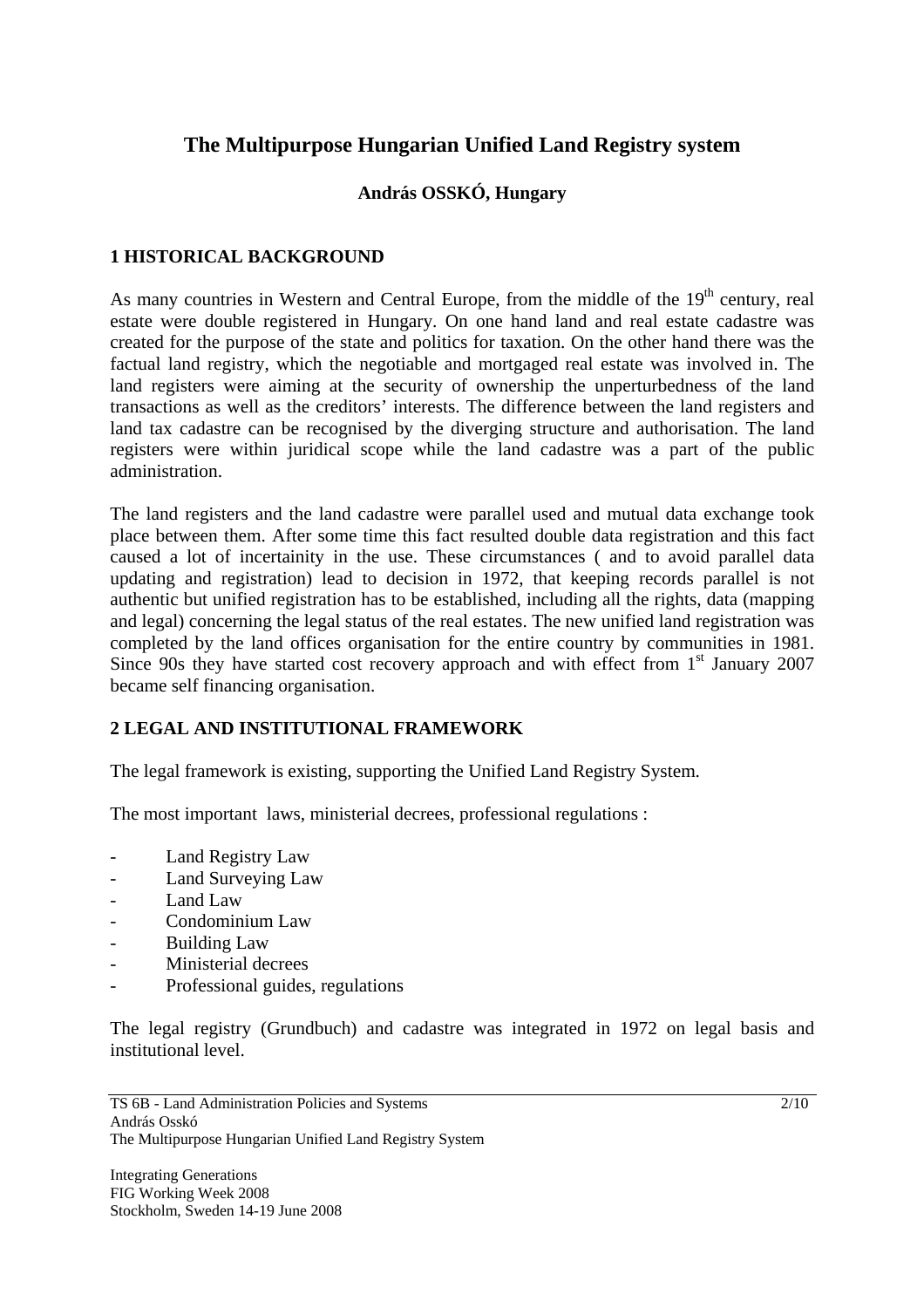The Unified Land Registry System has two aims to be pursued. Legally the land registers provide a kind of defence for the titles, deeds, etc. to real estate and also they give certainity for the bona fide holders as well as they promote the advantageous utilisation of the real estates. The economic aim to serve as a uniform base for establishing financial obligations for planning and supplying statistical data for the government, organisation of land utilisation and services for the whole society.

All of the land and real estate properties, including condominiums have been registered since 1981 by communities (settlements) with unique identifier and the entire country has been covered with cadastral maps since long time.

The real estate registration has been in digital form since 1997 and cadastral maps have been in digital form with effect from 1 st. January 2008.

The total number of land and real estate properties: 9 836 000

Number of parcels:  $7, 3$  million Number of condominium units: 2, 536 million

The Unified Land Registry consist of

# **Real estate registration map- this is identical with the cadastral map and serves also for land surveying purpose.**

The content of cadastral map: legal parcel boundary, administrative boundary, parcel number, building, street name and number, agricultural land cultivation, other attributes according to law.

# **Property sheet (legal document) consists of three parts**

- part I. Descriptive data ( parcel number, address, site area, land use, features of cultivation, soil quality, etc)
- part II. Titles i.e. data relating to the ownership ( name, birth, address, personal id. number, etc.)

part III. All the other titles and rights ( mortgages, restrictions, easements, public rights, etc.)

 **land book** contains the descriptive data of every real estate inside the community, arranged according to the parcel number order showing the extent of the total area as well.

# **Archive of registered deeds, documents**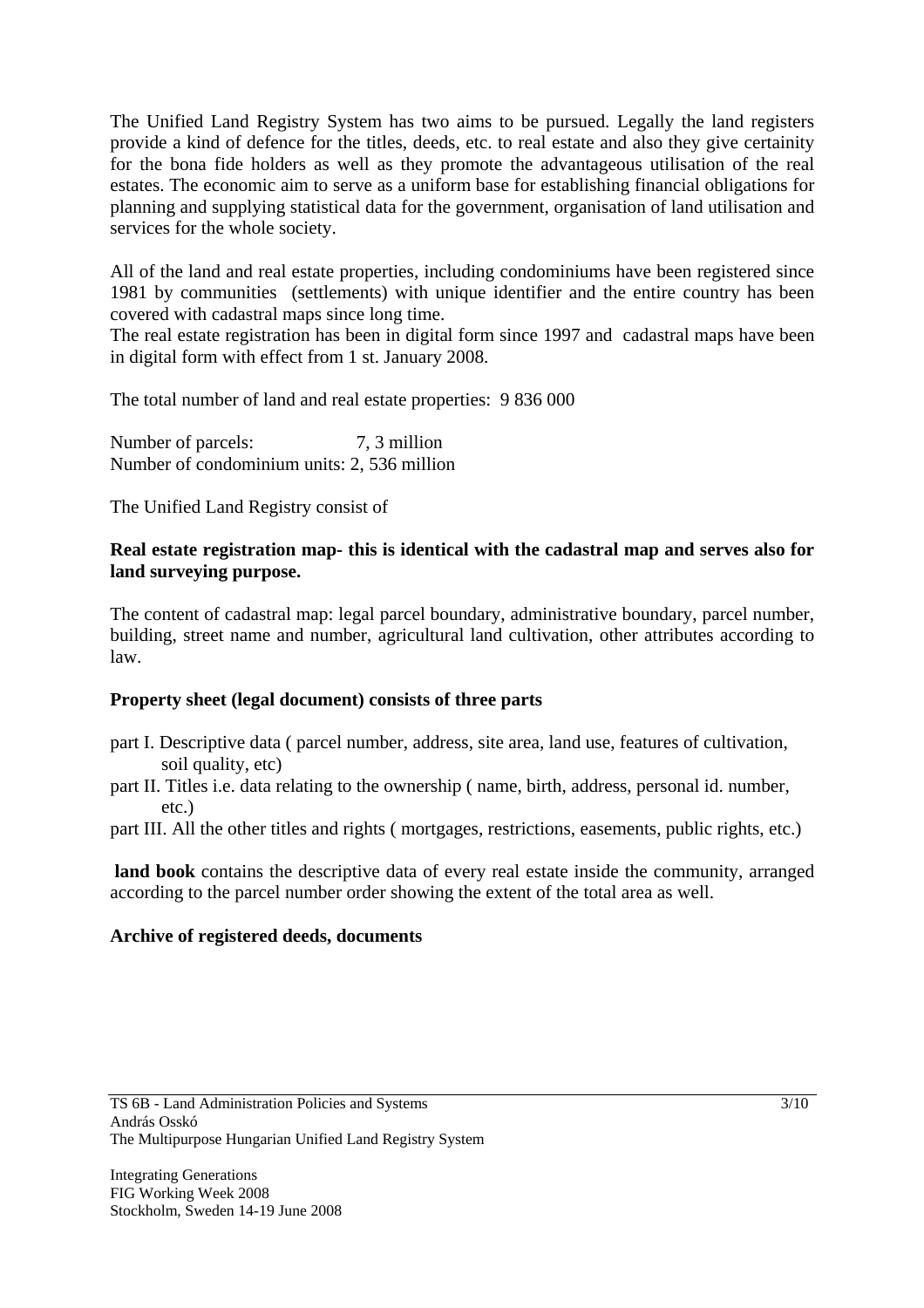## **3 ORGANISATIONAL STRUCTURE AND RESPONSIBILITIES**

# **Ministry of Agriculture and Rural Development MARD**

Department Land Administration and Geoinformation DLAG

| 20 County Land Offices    | Institute of Geodesy Cartography | <b>National Cadastral</b> |
|---------------------------|----------------------------------|---------------------------|
| CLO                       | and Remote Sensing               | Program                   |
| 119 District Land Offices | FÖMI                             | <b>NCP</b>                |
| DLO.                      |                                  |                           |

## **4 ACTIVITIES OF LAND ADMINISTRATION, UNIFIED LAND REGISTRY SYSTEM**

The activities of Land administration, the Unified Land Registry and background institutions, is a multipurpose nature in Hungary, covering the majority of mapping and land, real estate property related activities.

registration of legal changes of rights related to land and real estate properties, maintenance of the digital land registry

- maintenance of digital cadastral maps
- quality control of cadastral mapping
- data service of legal and mapping information of properties
- data service of legal and mapping information via internet (TAKARNET)
- land lease registration
- protection of agricultural land
- Topographic mapping (analogue, digital)
- establishment and maintenance of horizontal and vertical control point network
- maintenance of administrative boundaries
- IT support for land administration institutions
- IT and mapping support of the EU agricultural subsidy system in Hungary
- monitoring of agricultural activities by remote sensing
- Etc.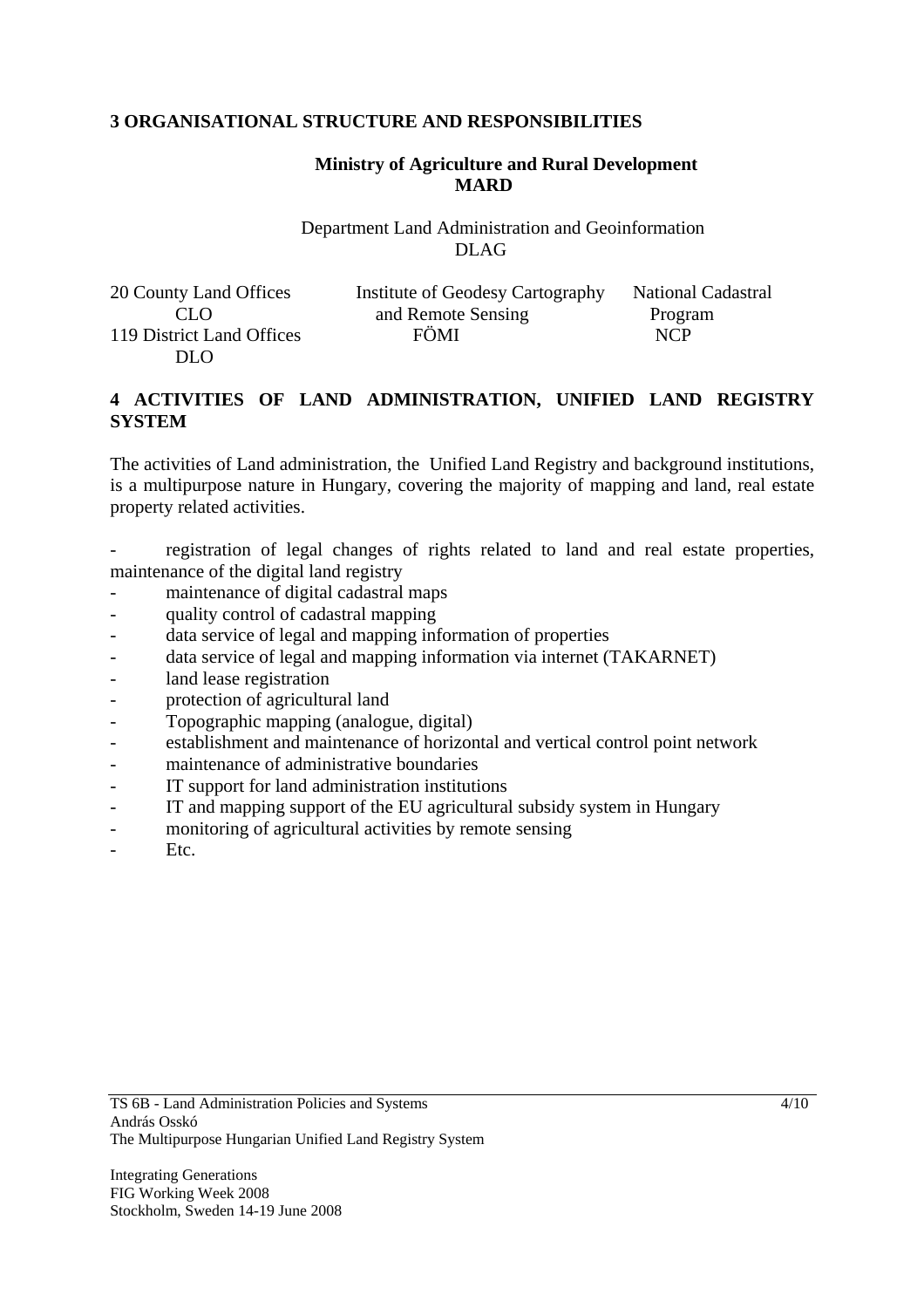## **5. RESPONSIBILITIES**

| <b>MARD, DLAG</b> | supervising, managing Land administration activities, creating laws,<br>professional guides, instructions                                                                                                                                                                                                                                                                                                                                                                                                                                                                                              |
|-------------------|--------------------------------------------------------------------------------------------------------------------------------------------------------------------------------------------------------------------------------------------------------------------------------------------------------------------------------------------------------------------------------------------------------------------------------------------------------------------------------------------------------------------------------------------------------------------------------------------------------|
| <b>DLO</b>        | registration of legal and cadastral mapping changes<br>maintenance of digital legal and cadastral mapping data base<br>selling of legal and cadastral mapping data, providing services<br>land protection activities<br>maintenance of land lease registration                                                                                                                                                                                                                                                                                                                                         |
| <b>CLO</b>        | second instance authority in legal and cadastral mapping matters<br>supervising, managing DLO Activities<br>maintenance of administrative boundaries of the county<br>quality control of major cadastral mapping works<br>providing mass digital data services                                                                                                                                                                                                                                                                                                                                         |
| FÖMI              | maintaining horizontal and vertical control point network<br>Establishing GPS point network<br>Topographic mapping<br>maintenance of administrative boundary databases of the country<br>developing, supporting IT systems for land administration institutions<br>operating online TAKARNET services (digital legal and cadastral map<br>data services) for external users and land offices<br>remote sensing activities, supporting agriculture<br>operating IT system, supporting EU agricultural subsidy in Hungary<br>issuing professional guides, instructions, etc.<br>international activities |

**NCP** National Cadastral Program as a governmental non profit company managing, financing countrywide digital cadastral mapping, financed by commercial bank loan

# **6. Number of staff**

| 4000 |
|------|
| 2400 |
| 820  |
| 400  |
| 300  |
| 100  |
|      |

TS 6B - Land Administration Policies and Systems András Osskó The Multipurpose Hungarian Unified Land Registry System

Integrating Generations FIG Working Week 2008 Stockholm, Sweden 14-19 June 2008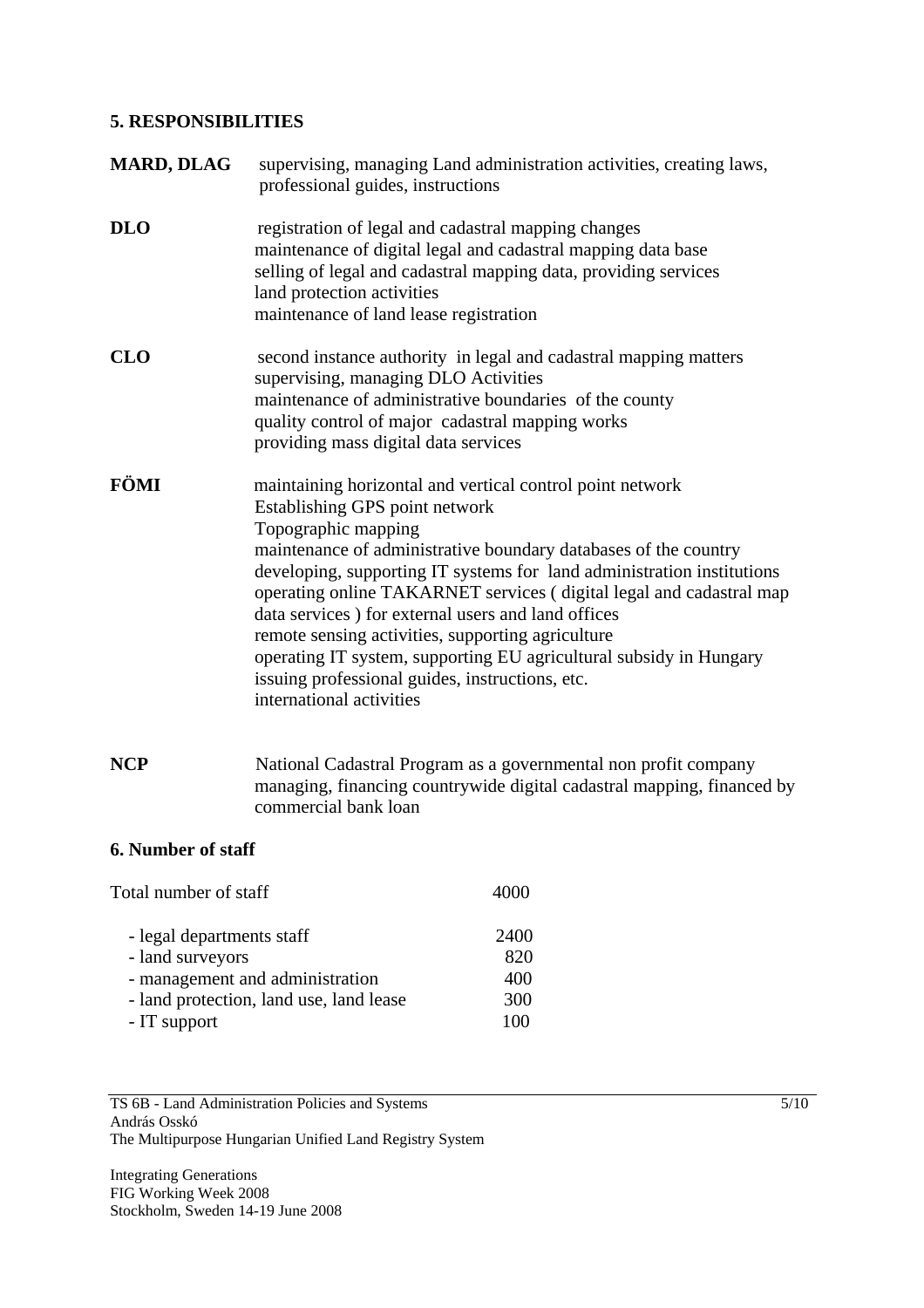Ministry of Agriculture and Rural Development

Department of Land Administration and Geoinformation 17

Number of higher educated staff

Legal 560 Land surveyors 470 (60 licensed) Agric engineer 250 Other 230

# **7. NUMBER AND ROLES OF PROFESSIONALS RELATED TO THE UNIFIED LAND REGISTRY ACTIVITIES**

Number of lawyers 1000 It's compulsory the involvement of lawyers in legal transactions

Number of licensed surveyors 2000

It's compulsory the involvement of licensed surveyors in cadastral mapping works (major, minor) which effect and change cadastral mapping data, information

# **8. PERFORMANCE OF THE HUNGARIAN UNIFIED LAND REGISTRY**

### **8. 1. Registration of changes, maintenance of legal and cadastral mapping databases**

District Land offices (first instance) receive 3,0- 3,5 million applications annually

2, 3 million applications for legal changes

- 700 000 transfers of ownership
- 800 000 mortgage registration, and release
- 800 000 other rights

200 000 applications for mapping changes and other cadastral mapping related activities

162 000 applications for land lease changes and other land protection related activities

500- 700 000 other applications ( government and other authorities, citizens)

County Land Offices (second instance )

- number of appeals (legal, mapping) 15 000
- number of court cases related to land office decisions (legal and mapping) 2000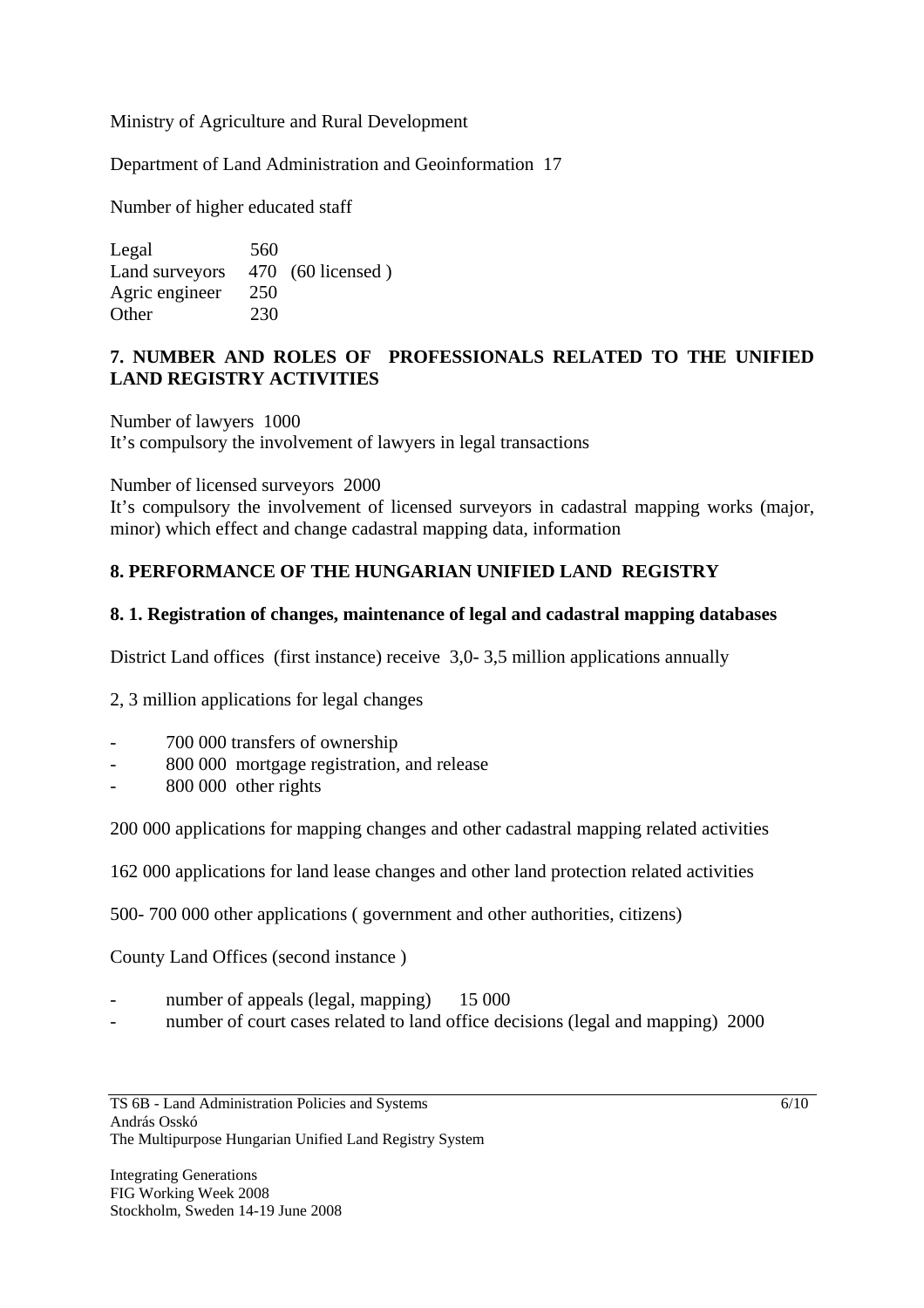### **8.2. Data services**

Land offices and FÖMI provide legal and cadastral mapping information, data and other services for external users and citizens generally for fees. There are exceptions ( especially local authorities and government) defined by law. The sufficient revenue is very important because land offices and FÖMI became self financing with effect from  $1<sup>st</sup>$  January 2007.

The Number of property sheet (legal document of the property) information is about 2,8 million annually

The number of property sheets for fee is about 1, 9 million.

The number of property sheets for free is about 0, 9 million

The number of online information through TAKARNET is about 3,0 million but increasing rapidly

The number of extract of cadastral maps is about 500 000, 400 000 paper copies, 100 000 in digital format.

Land offices and FÖMI also provide mass data selling and services (legal and mapping) for major external users (local authorities, public utilities, etc.), based on long term contract agreement.

# **9. FINANCIAL FIGURES (IN MILLION EURO)**

As I mentioned before the land office institutions and FÖMI have been self financing since 2007 and their budget is based on their revenue. Unfortunately they have a limited freedom how to use it, the central government still defines the majority of figures in the central budget. The annual revenue and the budget as well, is about 100 million EURO (25 billion HUF)

components of the revenue(in million EURO)

| - registration fee                  | 37,2 |
|-------------------------------------|------|
| - selling of legal information      | 28,8 |
| - selling of cadastral mapping data | 6.8  |
| - cadastral survey services         | 9.2  |
| - online and other services         | 18,0 |

# **10. SOME EXAMPLES OF SERVICES, PRODUCTS AND PRICES (IN EURO)**

### *Legal*

Registration of change in ownership/property 24 Registration of mortgage/property 48

Registration of foundation, changes of condominium /property 24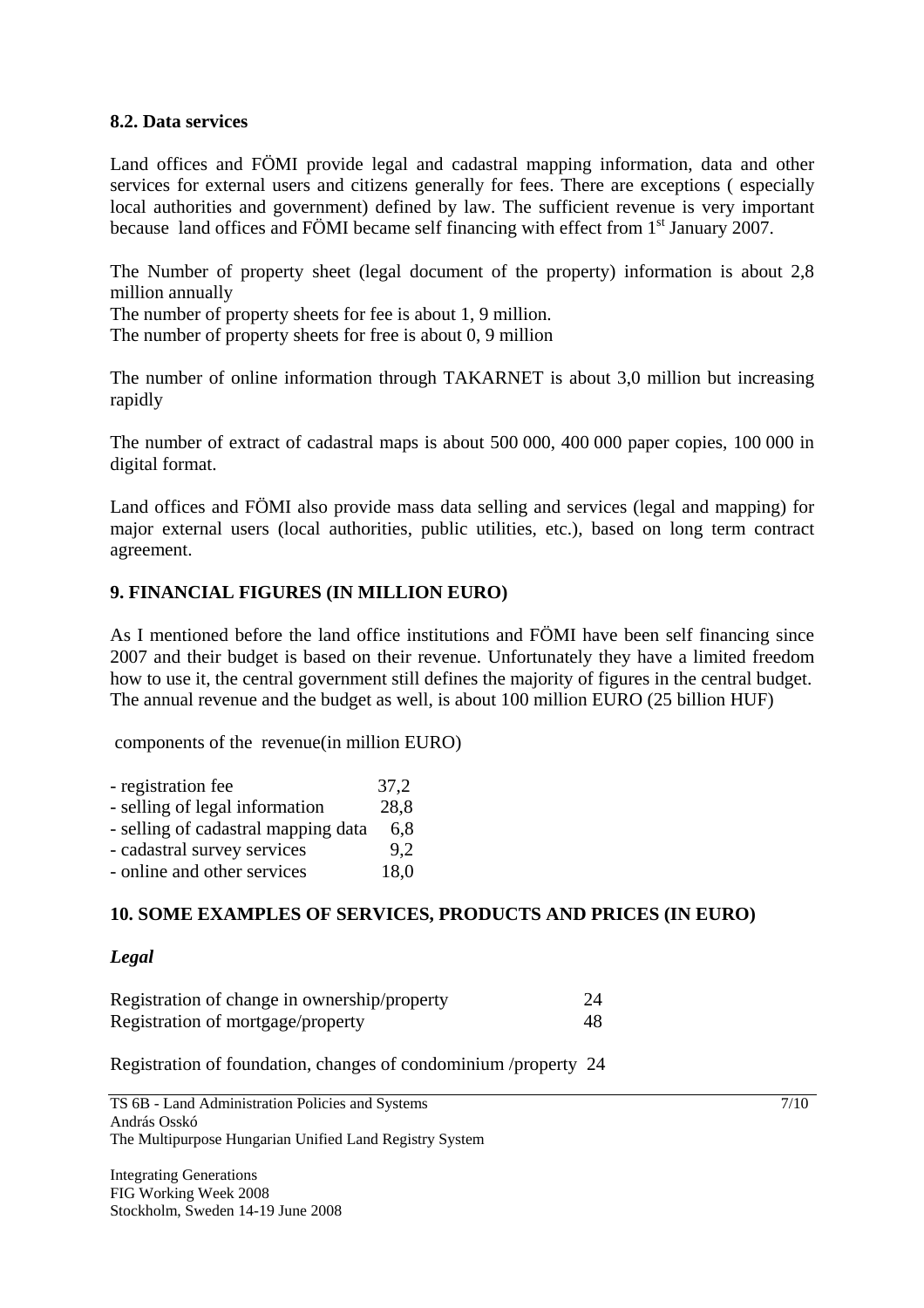| But maximum                                                                           | 400     |
|---------------------------------------------------------------------------------------|---------|
| Fast track registration                                                               | 40      |
| Certified property sheet (legal document of property)<br>Non certified property sheet | 16<br>8 |
| Copy of archived document/page                                                        | 0,4     |
| Cadastral map and other mapping services                                              |         |
| Extract of cadastral map/parcel(A4,A3)                                                | 12      |
| Copy of cadastral map (A0)                                                            | 60      |
| Data for private surveyors (minor cadastral works)/parcel                             | 24      |
| Copy of topographic map(paper)/sheet                                                  | 6       |
| Digital topographic map /sheet                                                        | 20      |
| Coordinates of control and geodetic points/coordinate                                 | $2,5-5$ |
| Certifying of cadastral plan made by private surveyors                                | 3-42    |

# **11. IT SYSTEMS AND SUPPORT**

FÖMI, Institution of Geodesy Cartography and Remote Sensing the background institution supporting the majority of IT systems within the institutional network.

The soft- wear applications for the maintenance of legal data, registration have been developed during 90s and still used. There are two different applications. The BIIR have been used in Budapest Land Offices and TAKAROS have been used country wide. Both of the systems must be renovated or replaced by new application soon.

For the management of digital cadastral maps, there are also different soft-wears in Budapest and county land offices. The Budapest Land Office applied first INFOCAM digital cadastral map management system, developed by the Swiss LEICA Geosystem in mid 90s. Two years ago Budapest introduced TOPOBASE Autodesk digital cadastral mapping application, developed by Swiss as well. The migration of data from INFOCAM to TPOBASE system will be completed in 2009.

FÖNYIR soft-wear used for land lease registration with link to the land registry database.

# **11. 1. Integrated land information services**

The TAKARNET network, introduced in 2003, is the base of the land and real estate properties information services. FÖMI and Land Office network provides information ( legal and mapping) of properties for external users, citizens but also for internal use.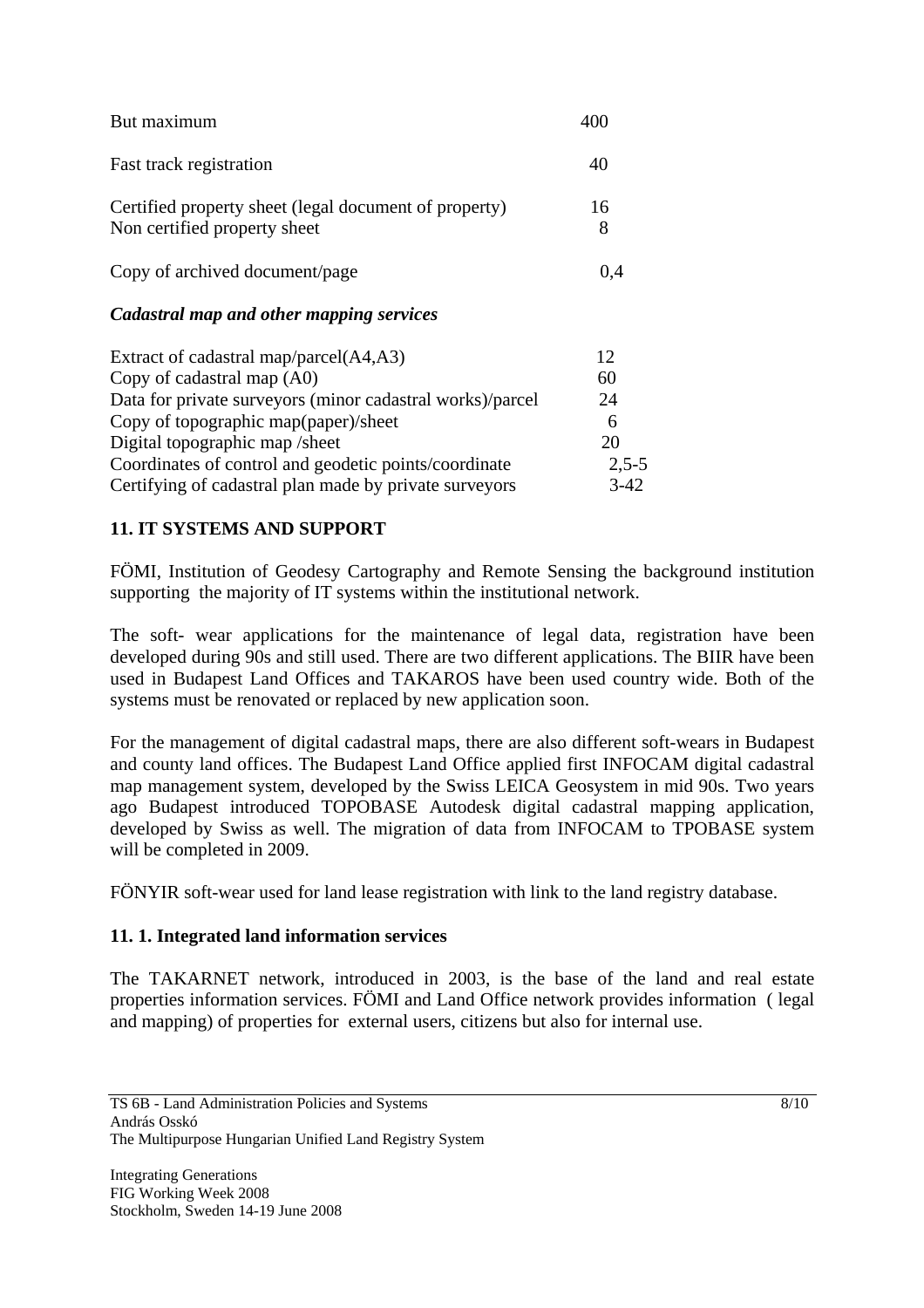At the moment only registered, authorized clients could use TAKARNET services, like lawyers, banks, local governments, central government, etc. Apart from the limited number of users, in 2006 we provided more than 3 million information. Basic services

- legal information about properties (property sheet)
- cadastral map information service ,only in raster (PDF) form

other services

-billing information on TAKARNET services -downloading standardized application forms -property monitoring -others

### **11.2. Future land information services**

- topographic map database
- digital ortophotos
- digital elevation models
- satellite images

The extension of land information services, with the combination of legal and mapping land registry data, should lead to further wide range of services.

### **REFERENCES**

IVÁN Gyula- SZABÓ Gábor- WENINGER Zoltán:

2007 Integrated Land Information Services in Hungarian Land Administration, Strategic Integration of Surveying Services. FIG Working Week, Hong Kong SAR China

OSSKÓ András : 2006. Advantages of the Hungarian Multipurpose Unified Land Registry System. Turkish Cadastral Congress, Ankara, Turkey

### **BIOGRAPHICAL NOTES**

Academic experience: Dipl.ing. land surveyor, MSc. Budapest Technical University Certified engineer diploma, Budapest Technical University

Current position: chief advisor, Budapest Land Office

Practical experience: cadastral surveying, land administration, international expert in cadastre, Land administration International experience: Expert in Nigeria: 1977-79, 1982-86 Consultant, Moldova Cadastral Project 2007-